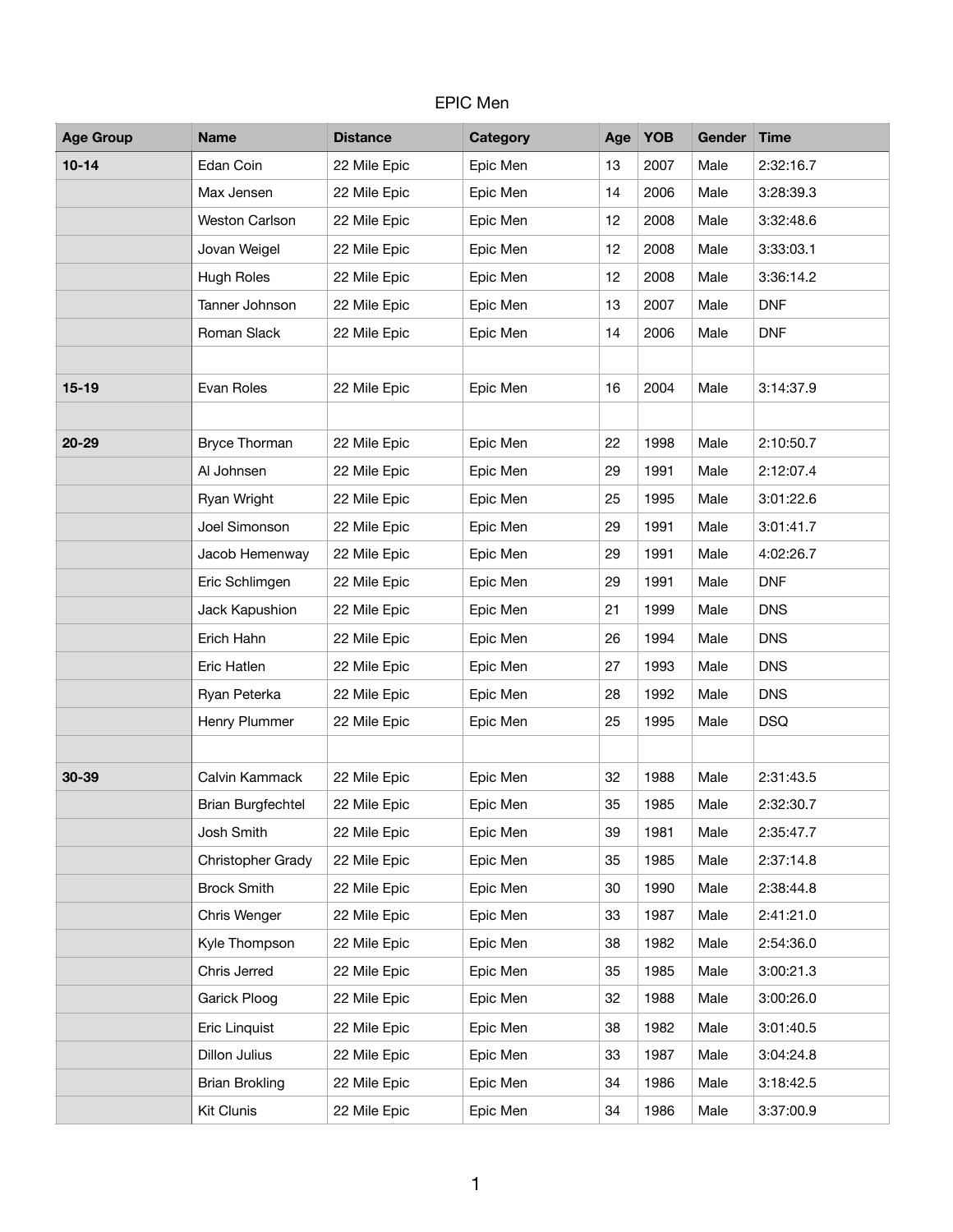| <b>Age Group</b> | <b>Name</b>              | <b>Distance</b> | <b>Category</b> | Age | <b>YOB</b> | <b>Gender</b> | Time       |
|------------------|--------------------------|-----------------|-----------------|-----|------------|---------------|------------|
|                  | James Reed               | 22 Mile Epic    | Epic Men        | 33  | 1987       | Male          | 3:43:25.0  |
|                  | Phil Melmer              | 22 Mile Epic    | Epic Men        | 37  | 1983       | Male          | <b>DNS</b> |
|                  | Zach Stone               | 22 Mile Epic    | Epic Men        | 39  | 1981       | Male          | <b>DNS</b> |
|                  |                          |                 |                 |     |            |               |            |
| 40-49            | Duane Martenson          | 22 Mile Epic    | Epic Men        | 49  | 1971       | Male          | 2:19:26.6  |
|                  | Chad Thorman             | 22 Mile Epic    | Epic Men        | 49  | 1971       | Male          | 2:19:53.4  |
|                  | Jonathan Reth            | 22 Mile Epic    | Epic Men        | 46  | 1974       | Male          | 2:21:18.9  |
|                  | James Loverich           | 22 Mile Epic    | Epic Men        | 48  | 1972       | Male          | 2:22:05.2  |
|                  | John Gerlach             | 22 Mile Epic    | Epic Men        | 45  | 1975       | Male          | 3:19:01.5  |
|                  | Ray Jensen               | 22 Mile Epic    | Epic Men        | 40  | 1980       | Male          | 3:29:04.4  |
|                  | Jess Yeigh               | 22 Mile Epic    | Epic Men        | 49  | 1971       | Male          | 3:52:30.6  |
|                  | Carl Gostola             | 22 Mile Epic    | Epic Men        | 47  | 1973       | Male          | 4:02:53.2  |
|                  | John Strand              | 22 Mile Epic    | Epic Men        | 43  | 1977       | Male          | 4:02:58.8  |
|                  | James Meyer              | 22 Mile Epic    | Epic Men        | 43  | 1977       | Male          | <b>DNS</b> |
|                  | Daymon Woodruff          | 22 Mile Epic    | Epic Men        | 47  | 1973       | Male          | <b>DNS</b> |
|                  | Jameson Overvold         | 22 Mile Epic    | Epic Men        | 47  | 1973       | Male          | <b>DNS</b> |
|                  | Mike McMeekin            | 22 Mile Epic    | Epic Men        | 49  | 1971       | Male          | <b>DNS</b> |
|                  |                          |                 |                 |     |            |               |            |
| 50-59            | Mike Short               | 22 Mile Epic    | Epic Men        | 52  | 1968       | Male          | 2:24:42.2  |
|                  | Mike Cronin              | 22 Mile Epic    | Epic Men        | 50  | 1970       | Male          | 2:36:19.2  |
|                  | John Knight              | 22 Mile Epic    | Epic Men        | 51  | 1969       | Male          | 2:37:42.3  |
|                  | John Matthesen           | 22 Mile Epic    | Epic Men        | 51  | 1969       | Male          | 2:58:25.4  |
|                  | Shelby Nester            | 22 Mile Epic    | Epic Men        | 56  | 1964       | Male          | 3:20:51.7  |
|                  | Chris Naughton           | 22 Mile Epic    | Epic Men        | 56  | 1964       | Male          | 3:35:50.9  |
|                  | Will Chambers            | 22 Mile Epic    | Epic Men        | 54  | 1966       | Male          | 3:40:46.0  |
|                  | Jim Stone                | 22 Mile Epic    | Epic Men        | 50  | 1970       | Male          | <b>DNF</b> |
|                  | <b>Todd Schoenberner</b> | 22 Mile Epic    | Epic Men        | 59  | 1961       | Male          | <b>DNS</b> |
| 60-70            |                          |                 |                 |     |            |               |            |
|                  |                          |                 |                 |     |            |               |            |
|                  |                          |                 |                 |     |            |               |            |
|                  |                          |                 |                 |     |            |               |            |
|                  |                          |                 |                 |     |            |               |            |
|                  |                          |                 |                 |     |            |               |            |
|                  |                          |                 |                 |     |            |               |            |
|                  |                          |                 |                 |     |            |               |            |
|                  |                          |                 |                 |     |            |               |            |
|                  |                          |                 |                 |     |            |               |            |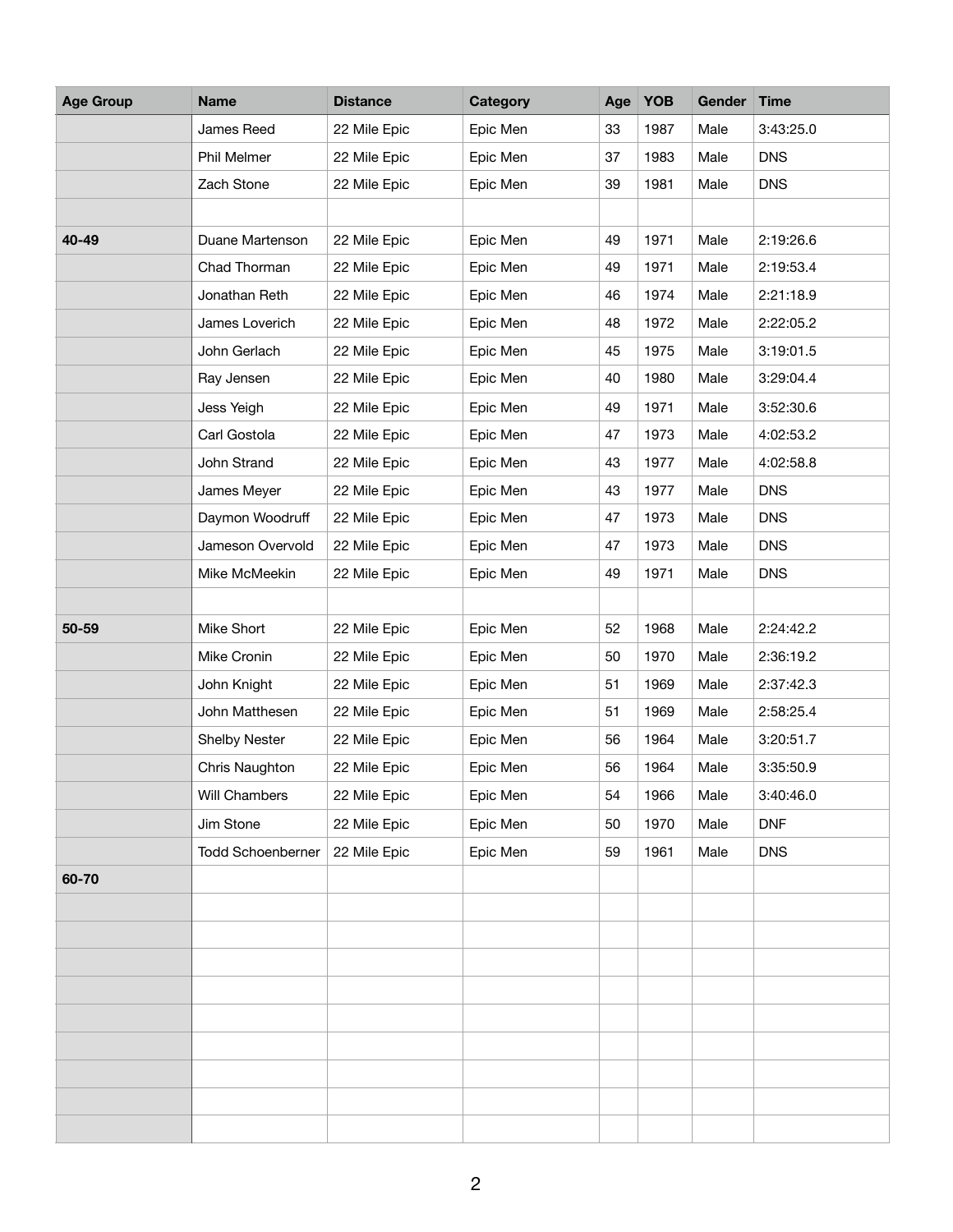| Age Group | <b>Name</b> | <b>Distance</b> | Category | Age YOB | Gender Time |  |
|-----------|-------------|-----------------|----------|---------|-------------|--|
|           |             |                 |          |         |             |  |
|           |             |                 |          |         |             |  |
|           |             |                 |          |         |             |  |
|           |             |                 |          |         |             |  |
|           |             |                 |          |         |             |  |
|           |             |                 |          |         |             |  |
|           |             |                 |          |         |             |  |
|           |             |                 |          |         |             |  |
|           |             |                 |          |         |             |  |
|           |             |                 |          |         |             |  |
|           |             |                 |          |         |             |  |
|           |             |                 |          |         |             |  |
|           |             |                 |          |         |             |  |
|           |             |                 |          |         |             |  |
|           |             |                 |          |         |             |  |
|           |             |                 |          |         |             |  |
|           |             |                 |          |         |             |  |
|           |             |                 |          |         |             |  |
|           |             |                 |          |         |             |  |
|           |             |                 |          |         |             |  |
|           |             |                 |          |         |             |  |
|           |             |                 |          |         |             |  |
|           |             |                 |          |         |             |  |
|           |             |                 |          |         |             |  |
|           |             |                 |          |         |             |  |
|           |             |                 |          |         |             |  |
|           |             |                 |          |         |             |  |
|           |             |                 |          |         |             |  |
|           |             |                 |          |         |             |  |
|           |             |                 |          |         |             |  |
|           |             |                 |          |         |             |  |
|           |             |                 |          |         |             |  |
|           |             |                 |          |         |             |  |
|           |             |                 |          |         |             |  |
|           |             |                 |          |         |             |  |
|           |             |                 |          |         |             |  |
|           |             |                 |          |         |             |  |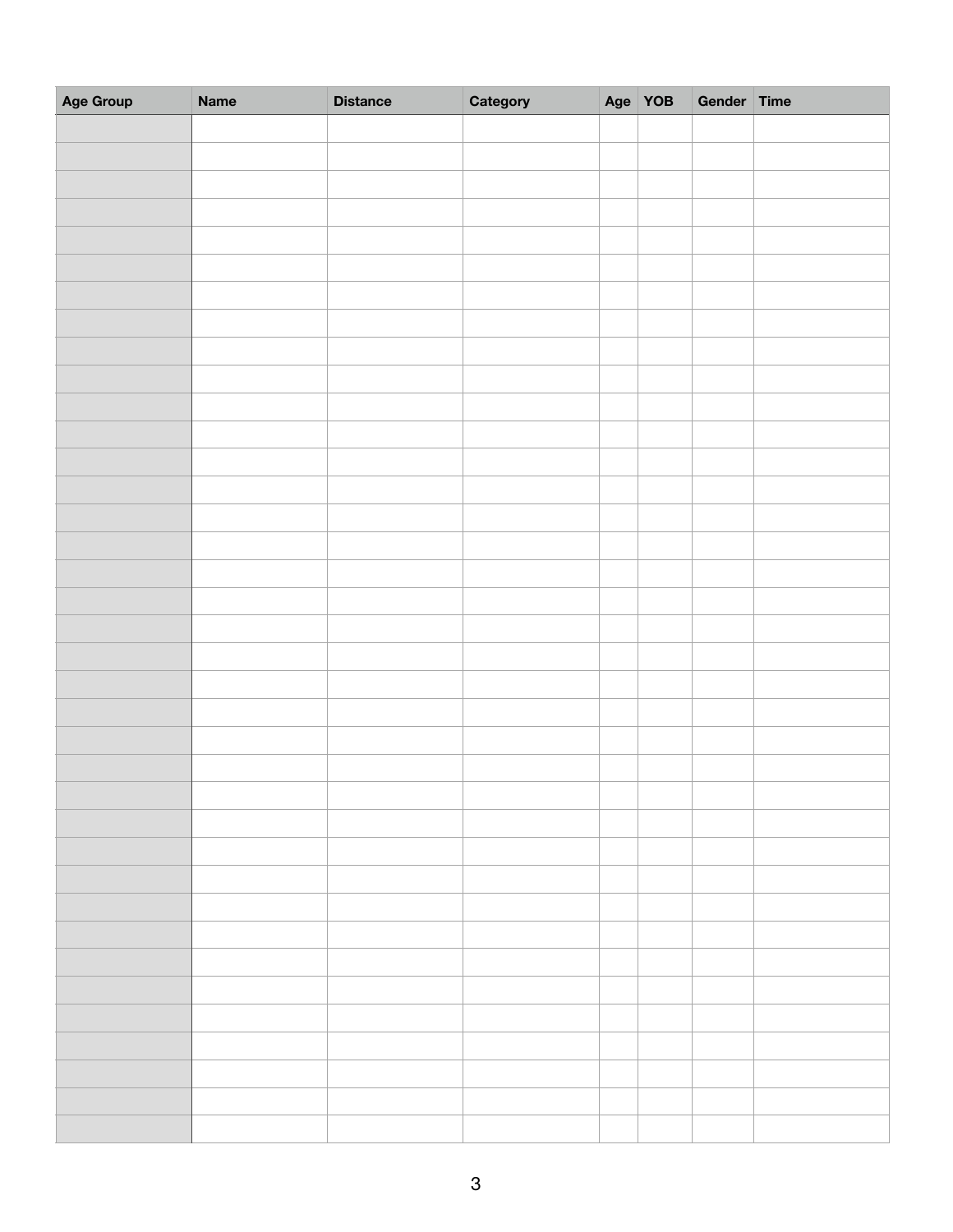| Age Group | <b>Name</b> | <b>Distance</b> | Category | Age YOB | Gender Time |  |
|-----------|-------------|-----------------|----------|---------|-------------|--|
|           |             |                 |          |         |             |  |
|           |             |                 |          |         |             |  |
|           |             |                 |          |         |             |  |
|           |             |                 |          |         |             |  |
|           |             |                 |          |         |             |  |
|           |             |                 |          |         |             |  |
|           |             |                 |          |         |             |  |
|           |             |                 |          |         |             |  |
|           |             |                 |          |         |             |  |
|           |             |                 |          |         |             |  |
|           |             |                 |          |         |             |  |
|           |             |                 |          |         |             |  |
|           |             |                 |          |         |             |  |
|           |             |                 |          |         |             |  |
|           |             |                 |          |         |             |  |
|           |             |                 |          |         |             |  |
|           |             |                 |          |         |             |  |
|           |             |                 |          |         |             |  |
|           |             |                 |          |         |             |  |
|           |             |                 |          |         |             |  |
|           |             |                 |          |         |             |  |
|           |             |                 |          |         |             |  |
|           |             |                 |          |         |             |  |
|           |             |                 |          |         |             |  |
|           |             |                 |          |         |             |  |
|           |             |                 |          |         |             |  |
|           |             |                 |          |         |             |  |
|           |             |                 |          |         |             |  |
|           |             |                 |          |         |             |  |
|           |             |                 |          |         |             |  |
|           |             |                 |          |         |             |  |
|           |             |                 |          |         |             |  |
|           |             |                 |          |         |             |  |
|           |             |                 |          |         |             |  |
|           |             |                 |          |         |             |  |
|           |             |                 |          |         |             |  |
|           |             |                 |          |         |             |  |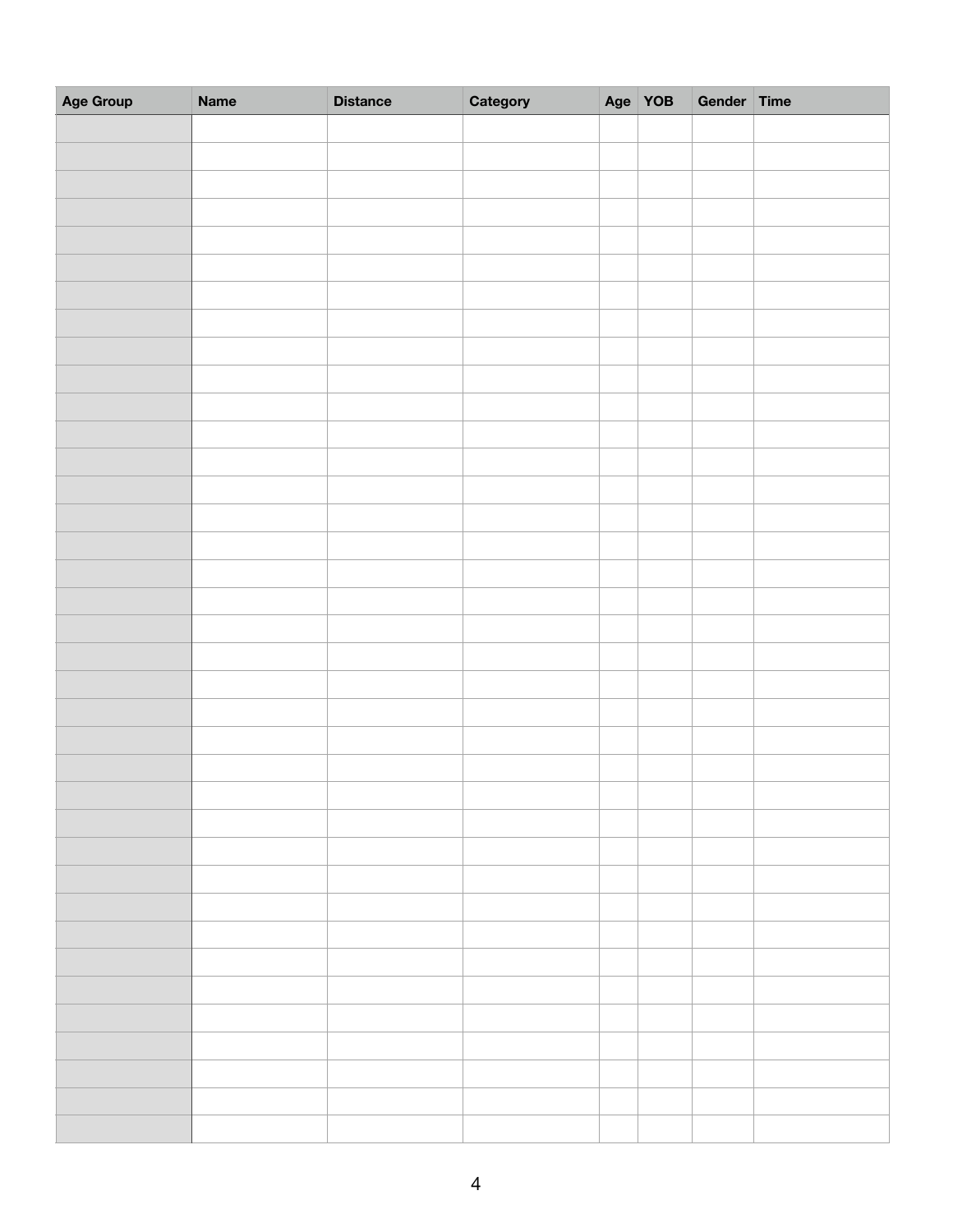| Age Group | <b>Name</b> | <b>Distance</b> | Category | Age YOB | Gender Time |  |
|-----------|-------------|-----------------|----------|---------|-------------|--|
|           |             |                 |          |         |             |  |
|           |             |                 |          |         |             |  |
|           |             |                 |          |         |             |  |
|           |             |                 |          |         |             |  |
|           |             |                 |          |         |             |  |
|           |             |                 |          |         |             |  |
|           |             |                 |          |         |             |  |
|           |             |                 |          |         |             |  |
|           |             |                 |          |         |             |  |
|           |             |                 |          |         |             |  |
|           |             |                 |          |         |             |  |
|           |             |                 |          |         |             |  |
|           |             |                 |          |         |             |  |
|           |             |                 |          |         |             |  |
|           |             |                 |          |         |             |  |
|           |             |                 |          |         |             |  |
|           |             |                 |          |         |             |  |
|           |             |                 |          |         |             |  |
|           |             |                 |          |         |             |  |
|           |             |                 |          |         |             |  |
|           |             |                 |          |         |             |  |
|           |             |                 |          |         |             |  |
|           |             |                 |          |         |             |  |
|           |             |                 |          |         |             |  |
|           |             |                 |          |         |             |  |
|           |             |                 |          |         |             |  |
|           |             |                 |          |         |             |  |
|           |             |                 |          |         |             |  |
|           |             |                 |          |         |             |  |
|           |             |                 |          |         |             |  |
|           |             |                 |          |         |             |  |
|           |             |                 |          |         |             |  |
|           |             |                 |          |         |             |  |
|           |             |                 |          |         |             |  |
|           |             |                 |          |         |             |  |
|           |             |                 |          |         |             |  |
|           |             |                 |          |         |             |  |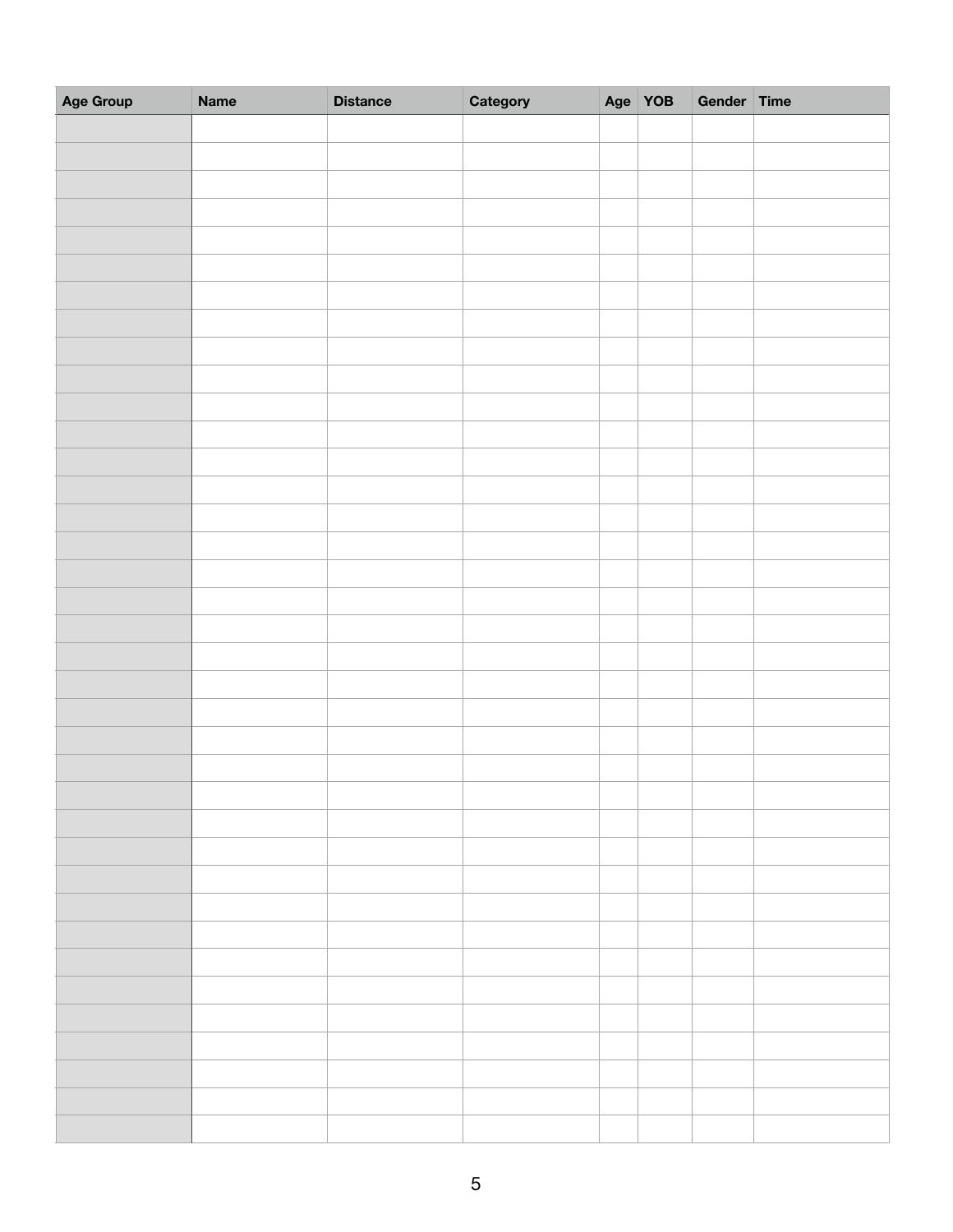| Age Group | <b>Name</b> | <b>Distance</b> | Category | Age YOB | Gender Time |  |
|-----------|-------------|-----------------|----------|---------|-------------|--|
|           |             |                 |          |         |             |  |
|           |             |                 |          |         |             |  |
|           |             |                 |          |         |             |  |
|           |             |                 |          |         |             |  |
|           |             |                 |          |         |             |  |
|           |             |                 |          |         |             |  |
|           |             |                 |          |         |             |  |
|           |             |                 |          |         |             |  |
|           |             |                 |          |         |             |  |
|           |             |                 |          |         |             |  |
|           |             |                 |          |         |             |  |
|           |             |                 |          |         |             |  |
|           |             |                 |          |         |             |  |
|           |             |                 |          |         |             |  |
|           |             |                 |          |         |             |  |
|           |             |                 |          |         |             |  |
|           |             |                 |          |         |             |  |
|           |             |                 |          |         |             |  |
|           |             |                 |          |         |             |  |
|           |             |                 |          |         |             |  |
|           |             |                 |          |         |             |  |
|           |             |                 |          |         |             |  |
|           |             |                 |          |         |             |  |
|           |             |                 |          |         |             |  |
|           |             |                 |          |         |             |  |
|           |             |                 |          |         |             |  |
|           |             |                 |          |         |             |  |
|           |             |                 |          |         |             |  |
|           |             |                 |          |         |             |  |
|           |             |                 |          |         |             |  |
|           |             |                 |          |         |             |  |
|           |             |                 |          |         |             |  |
|           |             |                 |          |         |             |  |
|           |             |                 |          |         |             |  |
|           |             |                 |          |         |             |  |
|           |             |                 |          |         |             |  |
|           |             |                 |          |         |             |  |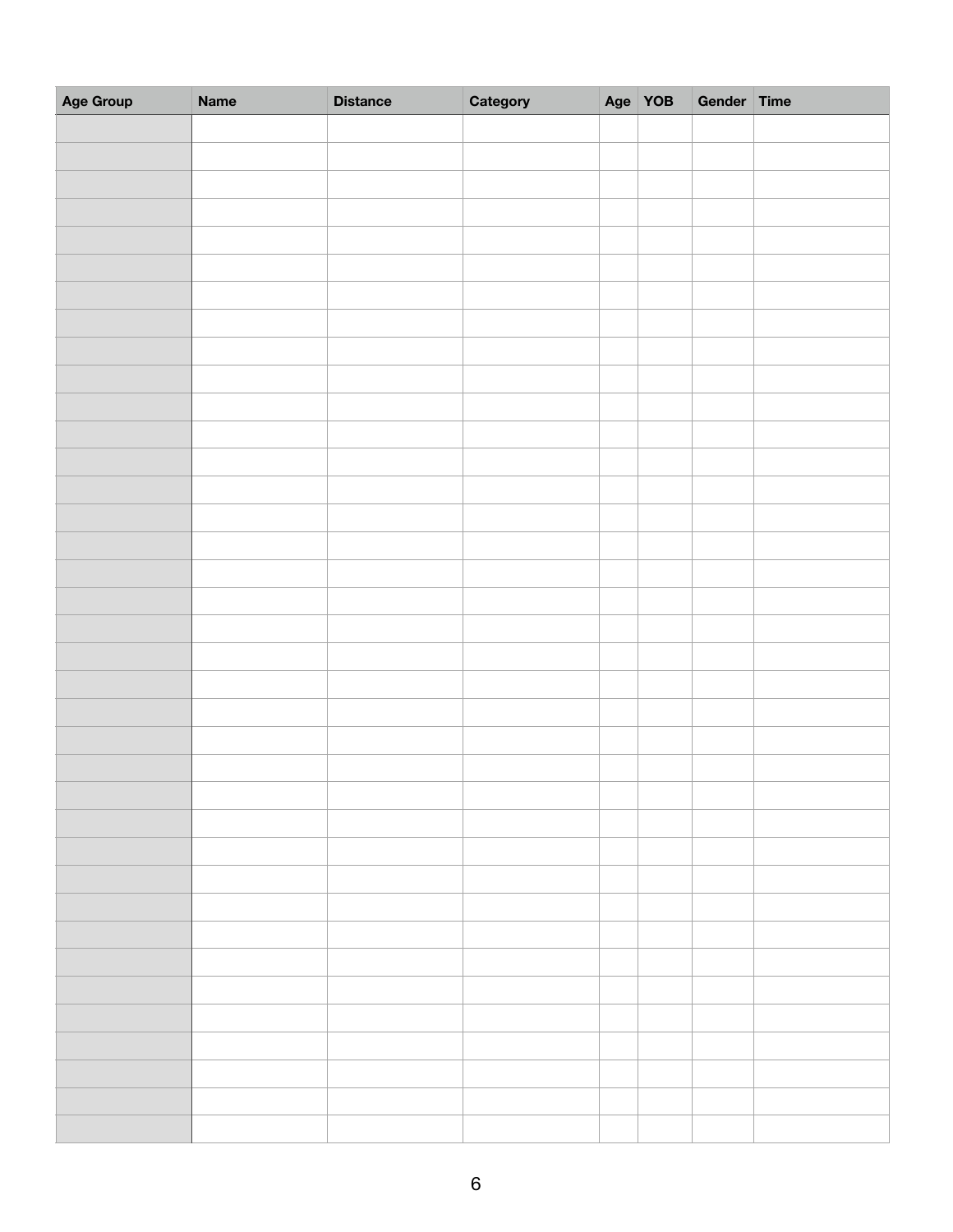| Age Group | <b>Name</b> | <b>Distance</b> | Category | Age YOB | Gender Time |  |
|-----------|-------------|-----------------|----------|---------|-------------|--|
|           |             |                 |          |         |             |  |
|           |             |                 |          |         |             |  |
|           |             |                 |          |         |             |  |
|           |             |                 |          |         |             |  |
|           |             |                 |          |         |             |  |
|           |             |                 |          |         |             |  |
|           |             |                 |          |         |             |  |
|           |             |                 |          |         |             |  |
|           |             |                 |          |         |             |  |
|           |             |                 |          |         |             |  |
|           |             |                 |          |         |             |  |
|           |             |                 |          |         |             |  |
|           |             |                 |          |         |             |  |
|           |             |                 |          |         |             |  |
|           |             |                 |          |         |             |  |
|           |             |                 |          |         |             |  |
|           |             |                 |          |         |             |  |
|           |             |                 |          |         |             |  |
|           |             |                 |          |         |             |  |
|           |             |                 |          |         |             |  |
|           |             |                 |          |         |             |  |
|           |             |                 |          |         |             |  |
|           |             |                 |          |         |             |  |
|           |             |                 |          |         |             |  |
|           |             |                 |          |         |             |  |
|           |             |                 |          |         |             |  |
|           |             |                 |          |         |             |  |
|           |             |                 |          |         |             |  |
|           |             |                 |          |         |             |  |
|           |             |                 |          |         |             |  |
|           |             |                 |          |         |             |  |
|           |             |                 |          |         |             |  |
|           |             |                 |          |         |             |  |
|           |             |                 |          |         |             |  |
|           |             |                 |          |         |             |  |
|           |             |                 |          |         |             |  |
|           |             |                 |          |         |             |  |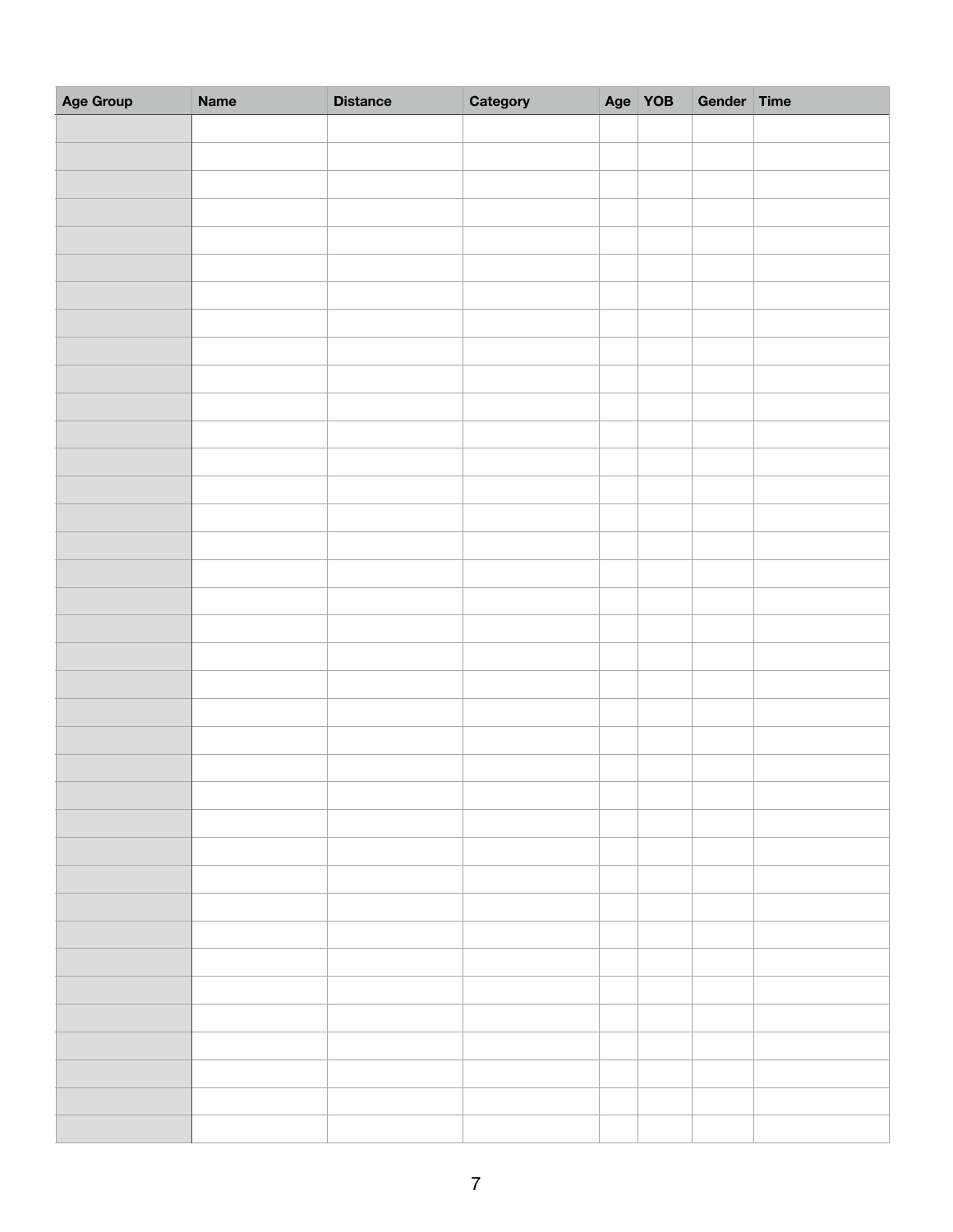| Age Group | <b>Name</b> | <b>Distance</b> | Category | Age YOB | Gender Time |  |
|-----------|-------------|-----------------|----------|---------|-------------|--|
|           |             |                 |          |         |             |  |
|           |             |                 |          |         |             |  |
|           |             |                 |          |         |             |  |
|           |             |                 |          |         |             |  |
|           |             |                 |          |         |             |  |
|           |             |                 |          |         |             |  |
|           |             |                 |          |         |             |  |
|           |             |                 |          |         |             |  |
|           |             |                 |          |         |             |  |
|           |             |                 |          |         |             |  |
|           |             |                 |          |         |             |  |
|           |             |                 |          |         |             |  |
|           |             |                 |          |         |             |  |
|           |             |                 |          |         |             |  |
|           |             |                 |          |         |             |  |
|           |             |                 |          |         |             |  |
|           |             |                 |          |         |             |  |
|           |             |                 |          |         |             |  |
|           |             |                 |          |         |             |  |
|           |             |                 |          |         |             |  |
|           |             |                 |          |         |             |  |
|           |             |                 |          |         |             |  |
|           |             |                 |          |         |             |  |
|           |             |                 |          |         |             |  |
|           |             |                 |          |         |             |  |
|           |             |                 |          |         |             |  |
|           |             |                 |          |         |             |  |
|           |             |                 |          |         |             |  |
|           |             |                 |          |         |             |  |
|           |             |                 |          |         |             |  |
|           |             |                 |          |         |             |  |
|           |             |                 |          |         |             |  |
|           |             |                 |          |         |             |  |
|           |             |                 |          |         |             |  |
|           |             |                 |          |         |             |  |
|           |             |                 |          |         |             |  |
|           |             |                 |          |         |             |  |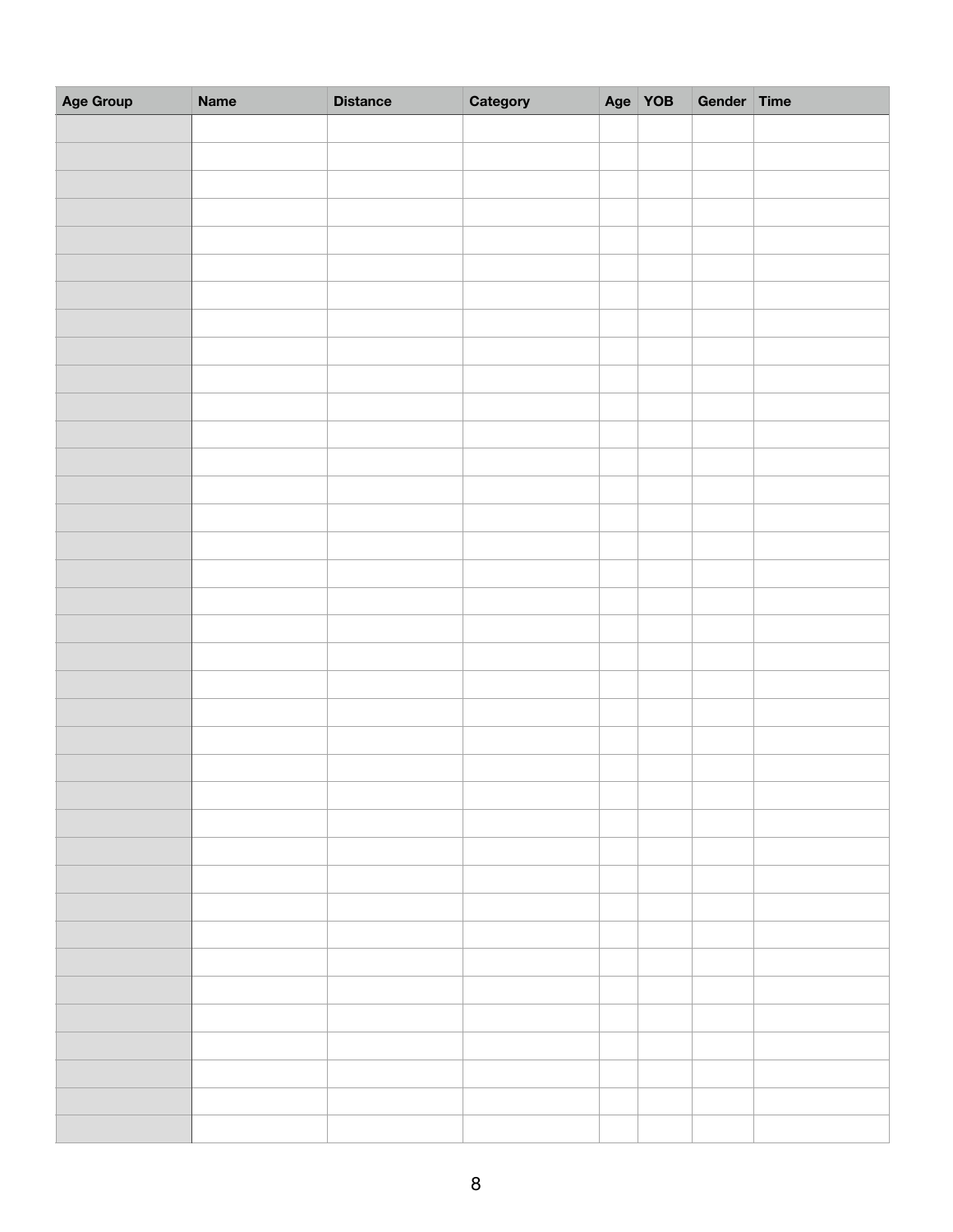| Age Group | <b>Name</b> | <b>Distance</b> | Category | Age YOB | Gender Time |  |
|-----------|-------------|-----------------|----------|---------|-------------|--|
|           |             |                 |          |         |             |  |
|           |             |                 |          |         |             |  |
|           |             |                 |          |         |             |  |
|           |             |                 |          |         |             |  |
|           |             |                 |          |         |             |  |
|           |             |                 |          |         |             |  |
|           |             |                 |          |         |             |  |
|           |             |                 |          |         |             |  |
|           |             |                 |          |         |             |  |
|           |             |                 |          |         |             |  |
|           |             |                 |          |         |             |  |
|           |             |                 |          |         |             |  |
|           |             |                 |          |         |             |  |
|           |             |                 |          |         |             |  |
|           |             |                 |          |         |             |  |
|           |             |                 |          |         |             |  |
|           |             |                 |          |         |             |  |
|           |             |                 |          |         |             |  |
|           |             |                 |          |         |             |  |
|           |             |                 |          |         |             |  |
|           |             |                 |          |         |             |  |
|           |             |                 |          |         |             |  |
|           |             |                 |          |         |             |  |
|           |             |                 |          |         |             |  |
|           |             |                 |          |         |             |  |
|           |             |                 |          |         |             |  |
|           |             |                 |          |         |             |  |
|           |             |                 |          |         |             |  |
|           |             |                 |          |         |             |  |
|           |             |                 |          |         |             |  |
|           |             |                 |          |         |             |  |
|           |             |                 |          |         |             |  |
|           |             |                 |          |         |             |  |
|           |             |                 |          |         |             |  |
|           |             |                 |          |         |             |  |
|           |             |                 |          |         |             |  |
|           |             |                 |          |         |             |  |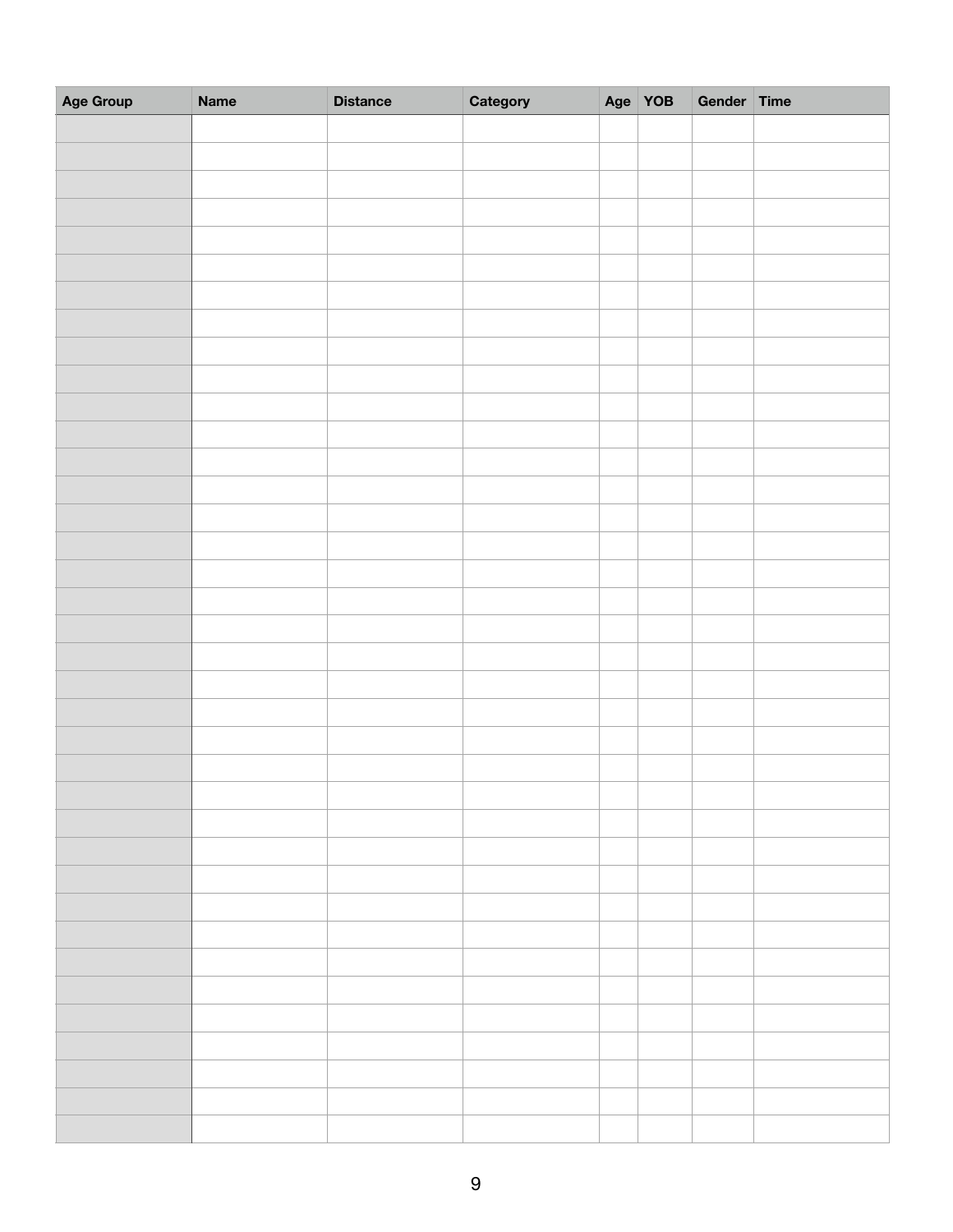| Age Group | <b>Name</b> | <b>Distance</b> | Category | Age YOB | Gender Time |  |
|-----------|-------------|-----------------|----------|---------|-------------|--|
|           |             |                 |          |         |             |  |
|           |             |                 |          |         |             |  |
|           |             |                 |          |         |             |  |
|           |             |                 |          |         |             |  |
|           |             |                 |          |         |             |  |
|           |             |                 |          |         |             |  |
|           |             |                 |          |         |             |  |
|           |             |                 |          |         |             |  |
|           |             |                 |          |         |             |  |
|           |             |                 |          |         |             |  |
|           |             |                 |          |         |             |  |
|           |             |                 |          |         |             |  |
|           |             |                 |          |         |             |  |
|           |             |                 |          |         |             |  |
|           |             |                 |          |         |             |  |
|           |             |                 |          |         |             |  |
|           |             |                 |          |         |             |  |
|           |             |                 |          |         |             |  |
|           |             |                 |          |         |             |  |
|           |             |                 |          |         |             |  |
|           |             |                 |          |         |             |  |
|           |             |                 |          |         |             |  |
|           |             |                 |          |         |             |  |
|           |             |                 |          |         |             |  |
|           |             |                 |          |         |             |  |
|           |             |                 |          |         |             |  |
|           |             |                 |          |         |             |  |
|           |             |                 |          |         |             |  |
|           |             |                 |          |         |             |  |
|           |             |                 |          |         |             |  |
|           |             |                 |          |         |             |  |
|           |             |                 |          |         |             |  |
|           |             |                 |          |         |             |  |
|           |             |                 |          |         |             |  |
|           |             |                 |          |         |             |  |
|           |             |                 |          |         |             |  |
|           |             |                 |          |         |             |  |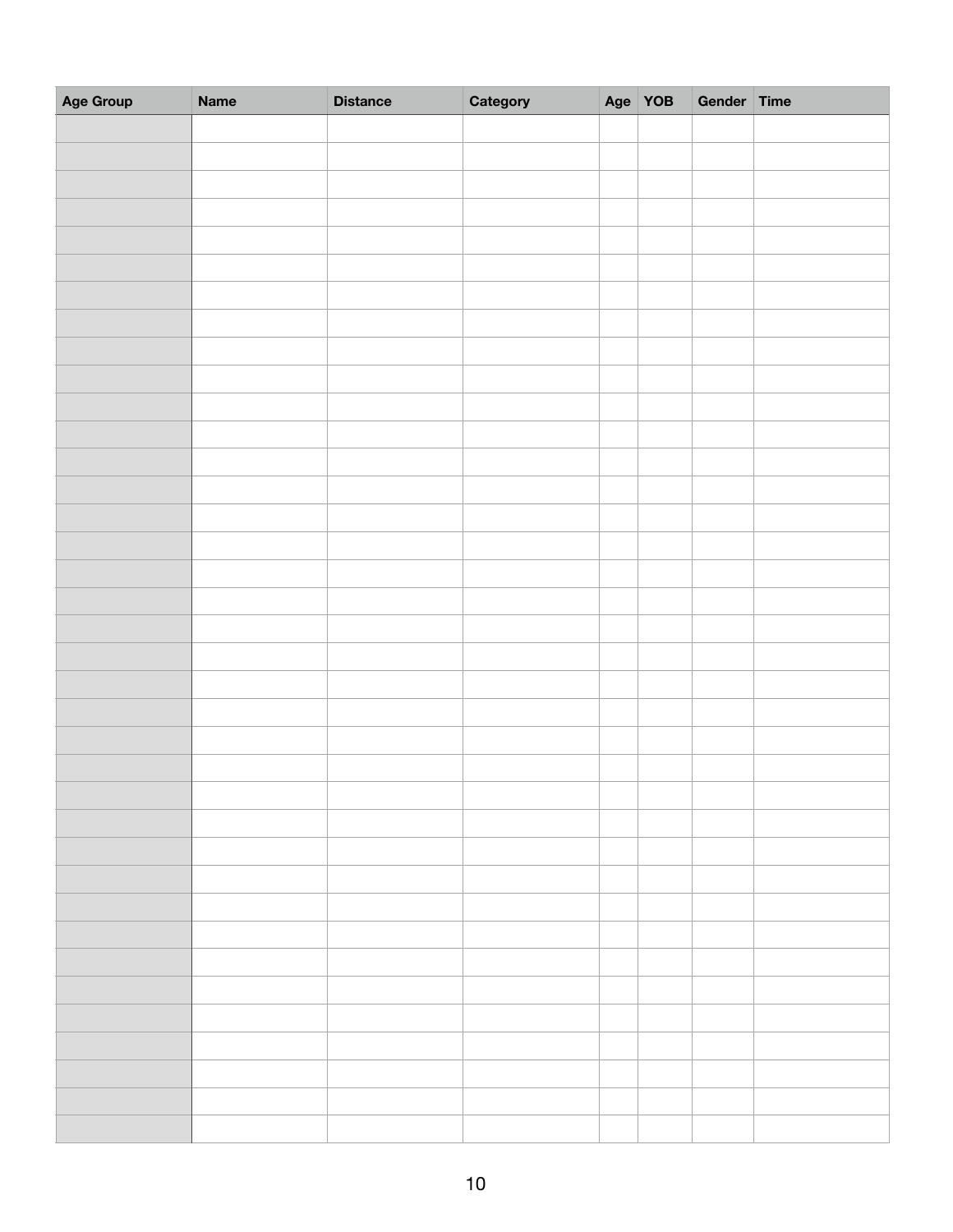| Age Group | <b>Name</b> | <b>Distance</b> | Category | Age YOB | Gender Time |  |
|-----------|-------------|-----------------|----------|---------|-------------|--|
|           |             |                 |          |         |             |  |
|           |             |                 |          |         |             |  |
|           |             |                 |          |         |             |  |
|           |             |                 |          |         |             |  |
|           |             |                 |          |         |             |  |
|           |             |                 |          |         |             |  |
|           |             |                 |          |         |             |  |
|           |             |                 |          |         |             |  |
|           |             |                 |          |         |             |  |
|           |             |                 |          |         |             |  |
|           |             |                 |          |         |             |  |
|           |             |                 |          |         |             |  |
|           |             |                 |          |         |             |  |
|           |             |                 |          |         |             |  |
|           |             |                 |          |         |             |  |
|           |             |                 |          |         |             |  |
|           |             |                 |          |         |             |  |
|           |             |                 |          |         |             |  |
|           |             |                 |          |         |             |  |
|           |             |                 |          |         |             |  |
|           |             |                 |          |         |             |  |
|           |             |                 |          |         |             |  |
|           |             |                 |          |         |             |  |
|           |             |                 |          |         |             |  |
|           |             |                 |          |         |             |  |
|           |             |                 |          |         |             |  |
|           |             |                 |          |         |             |  |
|           |             |                 |          |         |             |  |
|           |             |                 |          |         |             |  |
|           |             |                 |          |         |             |  |
|           |             |                 |          |         |             |  |
|           |             |                 |          |         |             |  |
|           |             |                 |          |         |             |  |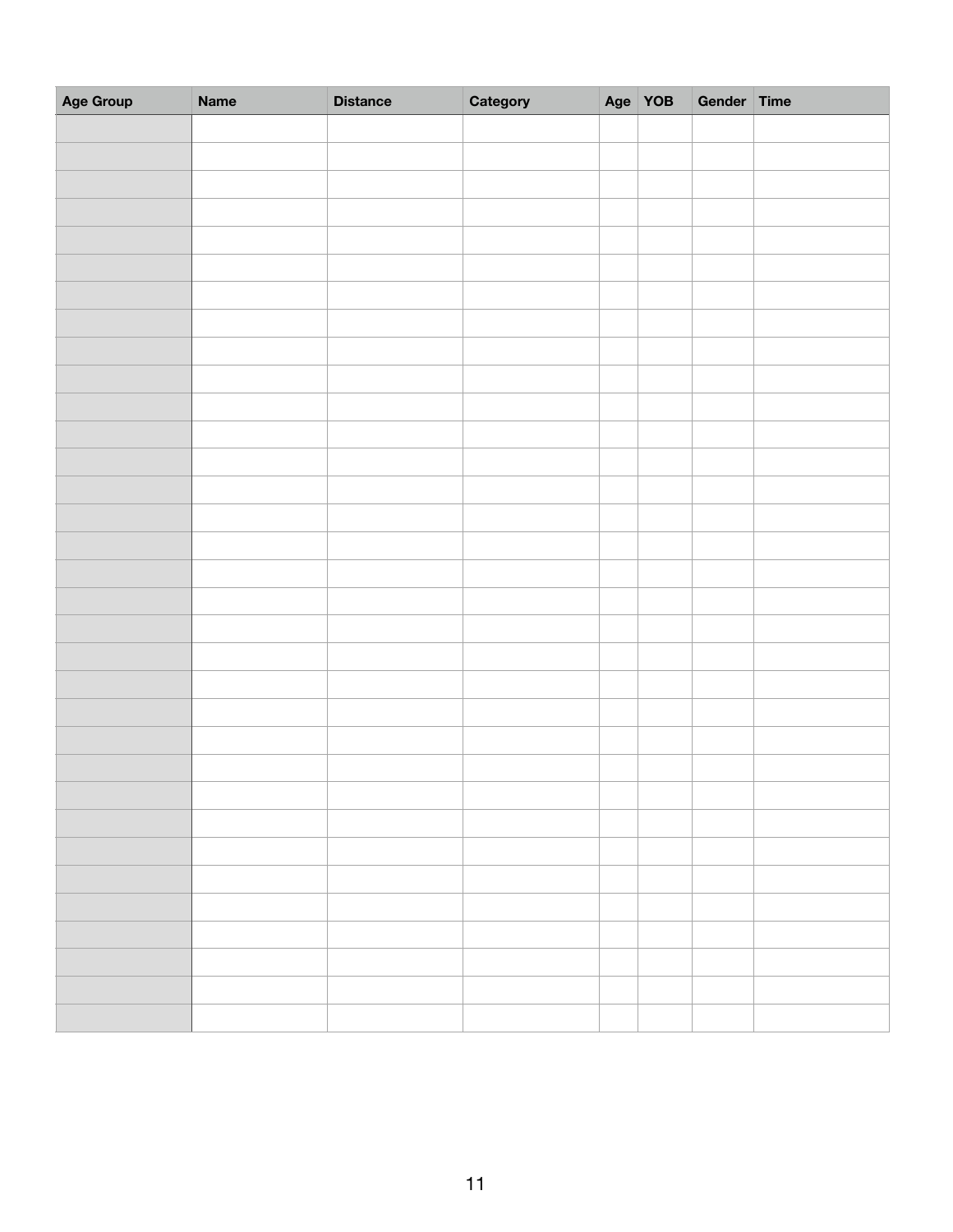## EPIC Women

| <b>Age Group</b> | <b>Name</b>         | <b>Distance</b> | Category   | Age | <b>YOB</b> | Gender | <b>Start</b> |
|------------------|---------------------|-----------------|------------|-----|------------|--------|--------------|
| $20 - 29$        | <b>Emily Berry</b>  | 22 Mile Epic    | Epic Women | 27  | 1993       | Female | 3:14:51.1    |
|                  | Megan Szojka        | 22 Mile Epic    | Epic Women | 25  | 1995       | Female | 3:35:38.8    |
|                  |                     |                 |            |     |            |        |              |
| $30 - 39$        | Petra Hansen        | 22 Mile Epic    | Epic Women | 37  | 1983       | Female | 2:41:18.0    |
|                  | <b>Haley Melmer</b> | 22 Mile Epic    | Epic Women | 31  | 1989       | Female | <b>DNS</b>   |
|                  |                     |                 |            |     |            |        |              |
| 40-49            | Christy Olsen       | 22 Mile Epic    | Epic Women | 49  | 1971       | Female | 2:25:29.3    |
|                  | Melissa Smith       | 22 Mile Epic    | Epic Women | 40  | 1980       | Female | 2:38:06.8    |
|                  | Amelia Meyer        | 22 Mile Epic    | Epic Women | 41  | 1979       | Female | 3:03:40.3    |
|                  | Kara Weigel         | 22 Mile Epic    | Epic Women | 40  | 1980       | Female | 3:33:53.5    |
|                  | Erica Spurrier      | 22 Mile Epic    | Epic Women | 43  | 1977       | Female | 4:06:00.7    |
|                  | Erin Kelly          | 22 Mile Epic    | Epic Women | 41  | 1979       | Female | <b>DNS</b>   |
|                  | Diana Reth          | 22 Mile Epic    | Epic Women | 44  | 1976       | Female | <b>DNS</b>   |
|                  |                     |                 |            |     |            |        |              |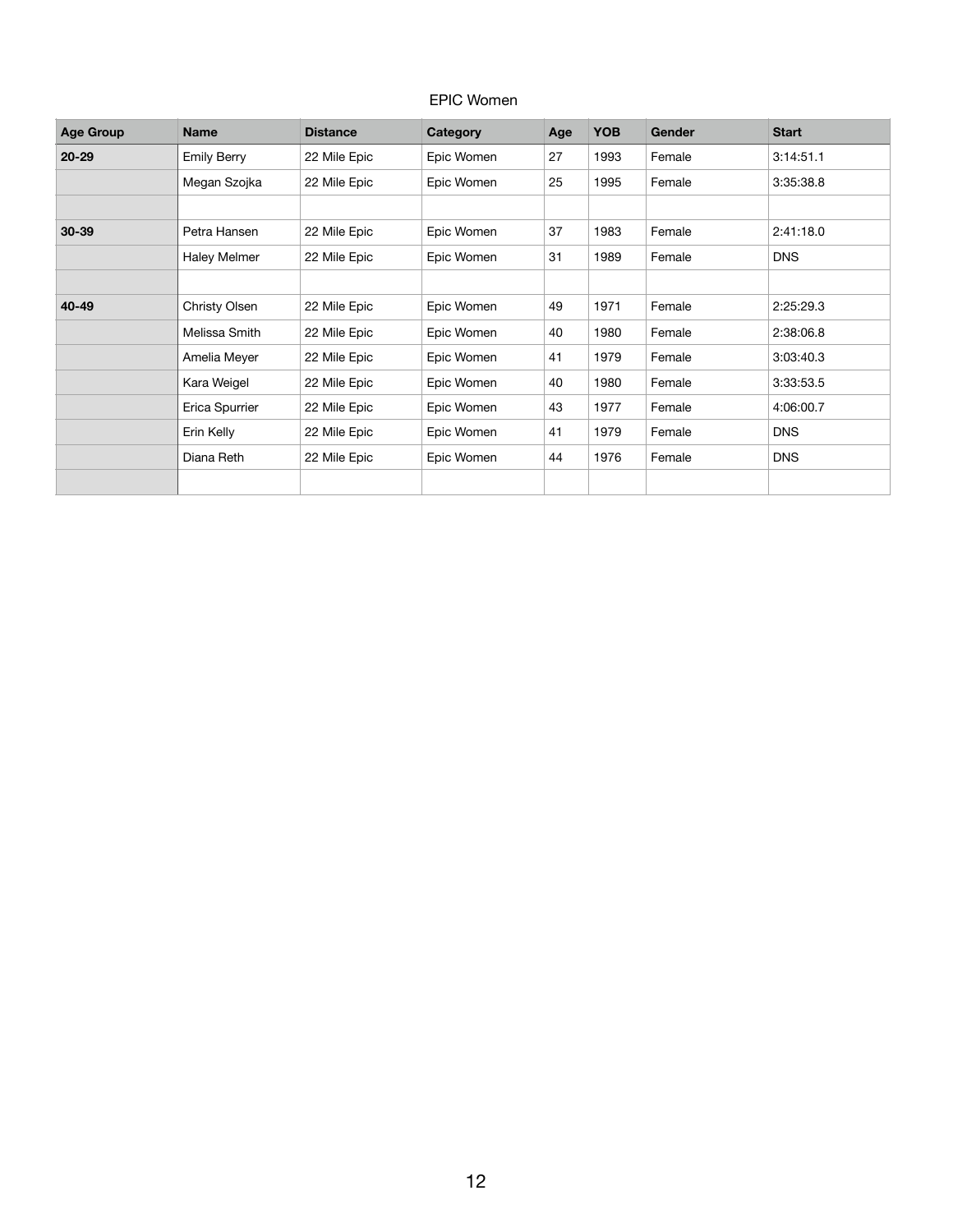## Challenge Men

| <b>Age Group</b> | <b>Name</b>            | <b>Distance</b>   | Category      | Age | YOB  | Gender | <b>Time</b> |
|------------------|------------------------|-------------------|---------------|-----|------|--------|-------------|
| $10 - 14$        | Baron Slusarski        | 14 mile Challenge | Challenge Men | 12  | 2008 | Male   | 1:38:49.8   |
|                  | Freddie Reth           | 14 mile Challenge | Challenge Men | 13  | 2007 | Male   | 1:55:05.1   |
|                  | Jupiter Knight         | 14 mile Challenge | Challenge Men | 13  | 2007 | Male   | 2:12:40.5   |
|                  | <b>Braden Ericks</b>   | 14 mile Challenge | Challenge Men | 14  | 2006 | Male   | <b>DNS</b>  |
|                  | Drace Eisenbarth       | 14 mile Challenge | Challenge Men | 14  | 2006 | Male   | <b>DNS</b>  |
|                  |                        |                   |               |     |      |        |             |
| $15 - 19$        | Conrad Thorman         | 14 mile Challenge | Challenge Men | 18  | 2002 | Male   | 1:28:51.9   |
|                  | Fisher Martenson       | 14 mile Challenge | Challenge Men | 15  | 2005 | Male   | <b>DNS</b>  |
|                  |                        |                   |               |     |      |        |             |
| $20 - 29$        | Dylan Murphy           | 14 mile Challenge | Challenge Men | 24  | 1996 | Male   | 2:00:01.2   |
|                  | Jeffrey Yenko          | 14 mile Challenge | Challenge Men | 24  | 1996 | Male   | 2:16:38.2   |
|                  | Nathan Garza           | 14 mile Challenge | Challenge Men | 24  | 1996 | Male   | 2:20:51.2   |
|                  |                        |                   |               |     |      |        |             |
| 30-39            | <b>Ben Redinius</b>    | 14 mile Challenge | Challenge Men | 30  | 1990 | Male   | 1:41:10.5   |
|                  | Mat Peters             | 14 mile Challenge | Challenge Men | 33  | 1987 | Male   | 1:56:22.4   |
|                  | lan Steinmo            | 14 mile Challenge | Challenge Men | 36  | 1984 | Male   | <b>DNS</b>  |
|                  |                        |                   |               |     |      |        |             |
| 40-49            | Joshua Dailey          | 14 mile Challenge | Challenge Men | 43  | 1977 | Male   | 1:41:51.7   |
|                  | Mitch Slusarski        | 14 mile Challenge | Challenge Men | 49  | 1971 | Male   | 1:49:23.9   |
|                  | <b>Weston Neiffer</b>  | 14 mile Challenge | Challenge Men | 46  | 1974 | Male   | 1:59:29.8   |
|                  | <b>Kurt Pickard</b>    | 14 mile Challenge | Challenge Men | 44  | 1976 | Male   | 2:00:08.2   |
|                  | Craig Knapp            | 14 mile Challenge | Challenge Men | 41  | 1979 | Male   | 2:03:42.2   |
|                  | Geody Vandewater       | 14 mile Challenge | Challenge Men | 45  | 1975 | Male   | 2:29:30.8   |
|                  | John Dagit             | 14 mile Challenge | Challenge Men | 41  | 1979 | Male   | 2:40:29.9   |
|                  | Aj Miller              | 14 mile Challenge | Challenge Men | 49  | 1971 | Male   | 3:02:07.5   |
|                  | Beau H Larsen          | 14 mile Challenge | Challenge Men | 40  | 1980 | Male   | <b>DNS</b>  |
|                  | <b>Bob Prann</b>       | 14 mile Challenge | Challenge Men | 41  | 1979 | Male   | <b>DNS</b>  |
|                  | Kerry Engelmann        | 14 mile Challenge | Challenge Men | 45  | 1975 | Male   | <b>DNS</b>  |
|                  |                        |                   |               |     |      |        |             |
| 50-59            | <b>Rich Quinn</b>      | 14 mile Challenge | Challenge Men | 58  | 1962 | Male   | 1:57:56.8   |
|                  | <b>Bob Rowles</b>      | 14 mile Challenge | Challenge Men | 57  | 1963 | Male   | 2:19:57.5   |
|                  | Chris Smith            | 14 mile Challenge | Challenge Men | 59  | 1961 | Male   | <b>DNS</b>  |
|                  |                        |                   |               |     |      |        |             |
|                  | <b>Matthew Fitting</b> | 14 mile Challenge | Challenge Men | 62  | 1958 | Male   | 2:52:45.7   |
| 60-70            | Doc Savage             | 14 mile Challenge | Challenge Men | 61  | 1959 | Male   | <b>DNS</b>  |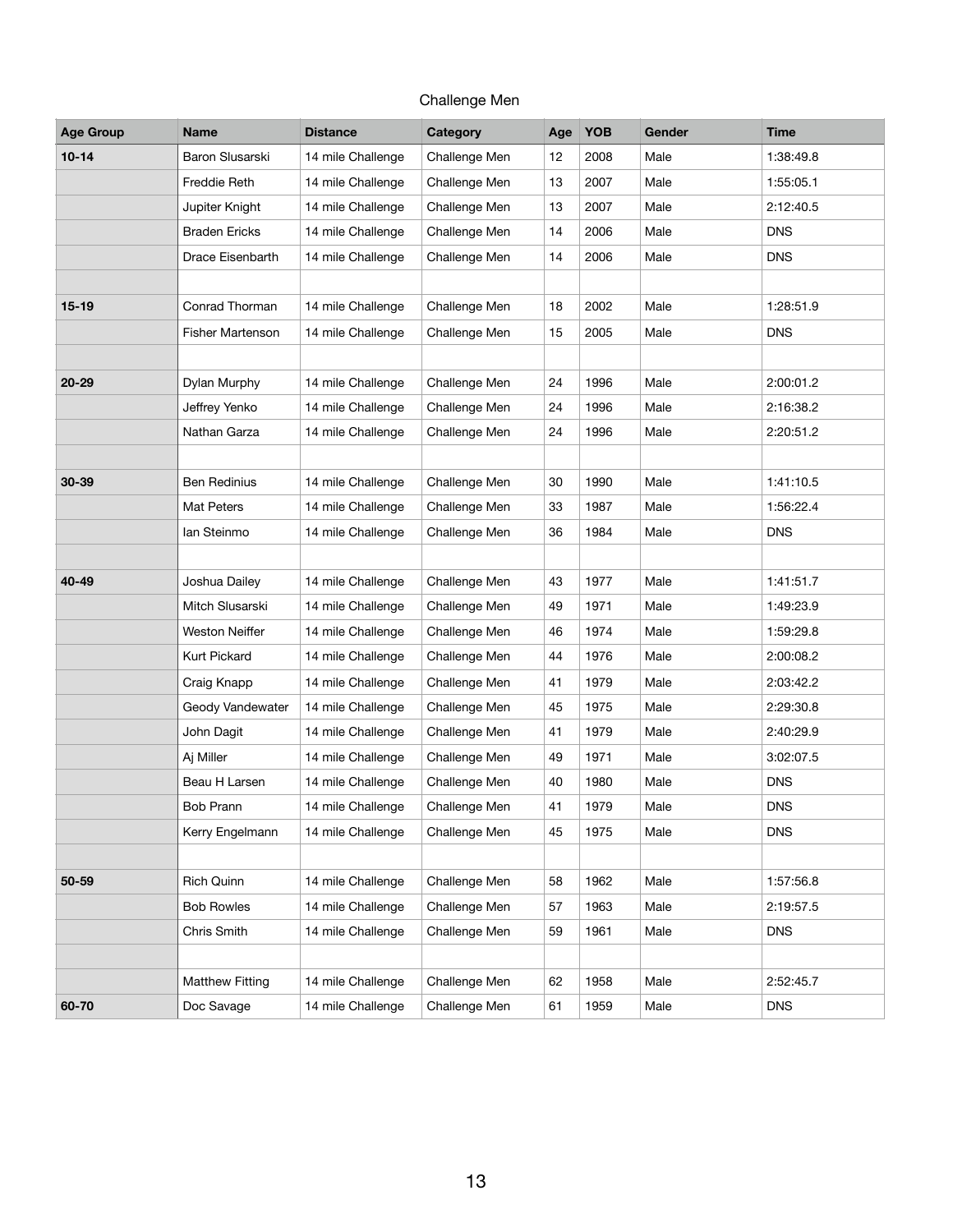| <b>Challenge Women</b> |  |
|------------------------|--|
|------------------------|--|

| <b>Age Group</b> | <b>Name</b>          | <b>Distance</b>   | <b>Category</b> | Age | <b>YOB</b> | <b>Gender</b> | <b>Time</b> |
|------------------|----------------------|-------------------|-----------------|-----|------------|---------------|-------------|
| $10 - 14$        | <b>Teaghan Smith</b> | 14 mile Challenge | Challenge Women | 13  | 2007       | Female        | 2:13:53.1   |
|                  | Heidi Hansen         | 14 mile Challenge | Challenge Women | 12  | 2008       | Female        | 2:15:30.9   |
|                  |                      |                   |                 |     |            |               |             |
|                  | Doris Mandura        | 14 mile Challenge | Challenge Women | 25  | 1995       | Female        | 3:07:53.9   |
| $20 - 29$        | Hailey Kurtenbach    | 14 mile Challenge | Challenge Women | 24  | 1996       | Female        | <b>DNS</b>  |
|                  |                      |                   |                 |     |            |               |             |
| 30-39            | Kristi Kammack       | 14 mile Challenge | Challenge Women | 32  | 1988       | Female        | 2:02:27.0   |
|                  | Sarah Lemon          | 14 mile Challenge | Challenge Women | 38  | 1982       | Female        | 2:29:29.8   |
|                  | Alicia Lynne         | 14 mile Challenge | Challenge Women | 38  | 1982       | Female        | 2:30:27.7   |
|                  | Kari Strand          | 14 mile Challenge | Challenge Women | 39  | 1981       | Female        | 3:02:29.7   |
|                  | Michelle Krohn       | 14 mile Challenge | Challenge Women | 35  | 1985       | Female        | <b>DNS</b>  |
|                  |                      |                   |                 |     |            |               |             |
| 40-49            | Tara Knapp           | 14 mile Challenge | Challenge Women | 40  | 1980       | Female        | 2:13:36.4   |
|                  | Sonja Brue           | 14 mile Challenge | Challenge Women | 47  | 1973       | Female        | 2:45:39.3   |
|                  | Tracy Johnson        | 14 mile Challenge | Challenge Women | 42  | 1978       | Female        | 2:49:36.6   |
|                  | Heather Bogard       | 14 mile Challenge | Challenge Women | 49  | 1971       | Female        | 2:49:41.6   |
|                  | Nichole J Larsen     | 14 mile Challenge | Challenge Women | 41  | 1979       | Female        | <b>DNS</b>  |
|                  | Nicole Mollman       | 14 mile Challenge | Challenge Women | 43  | 1977       | Female        | <b>DNS</b>  |
|                  |                      |                   |                 |     |            |               |             |
| 60-70            | Polly Beebout        | 14 mile Challenge | Challenge Women | 60  | 1960       | Female        | 2:07:43.2   |
|                  | Cindy Schlimgen      | 14 mile Challenge | Challenge Women | 61  | 1959       | Female        | 3:11:48.0   |